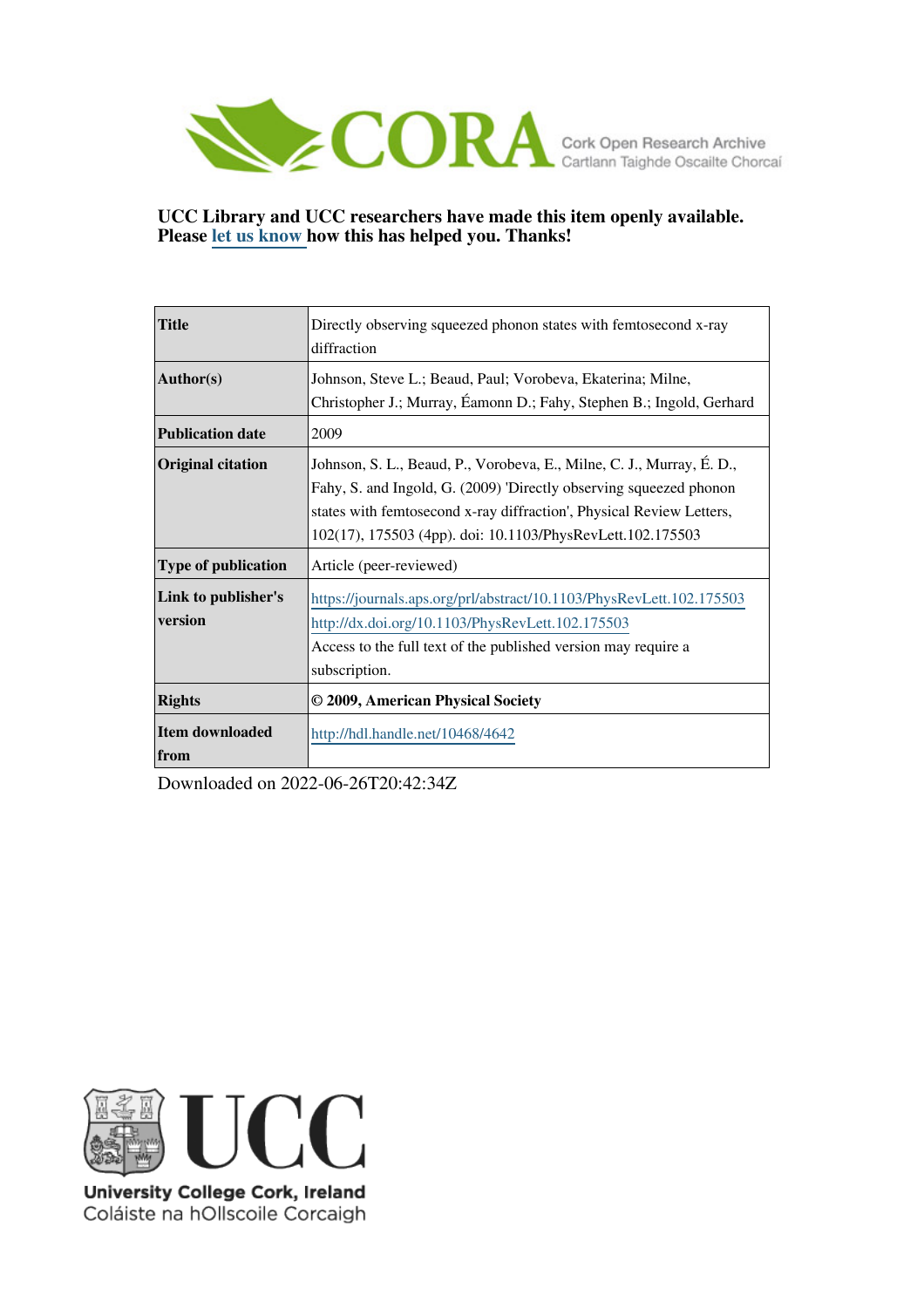# EPAPS for "Directly observing squeezed phonon number states with femtosecond x-ray diffraction"

S. L. Johnson,  $1, *$  P. Beaud, <sup>1</sup> E. Vorobeva, <sup>1</sup> C. J. Milne,<sup>2</sup> E. D. Murray,<sup>3</sup> S. Fahy,<sup>4</sup> and G. Ingold<sup>1</sup>

<sup>1</sup>Swiss Light Source, Paul Scherrer Institut, 5232 Villigen PSI, Switzerland  ${}^{2}$ Laboratoire de Spectroscopie Ultrarapide,

Ecole Polytechnique Fédérale de Lausanne, 1015 Lausanne, Switzerland <sup>3</sup>Department of Physics and Astronomy,

Rutgers University, Piscataway, New Jersey, USA

<sup>4</sup>Tyndall National Institute and Department of Physics, University College, Cork, Ireland (Dated: January 20, 2009)

## Abstract

This document serves as a supplement to the article "Directly observing squeezed phonon number states with femtosecond x-ray diffraction" [1]. It contains additional details regarding the experimental technique and some details of the mathematical analysis of the data.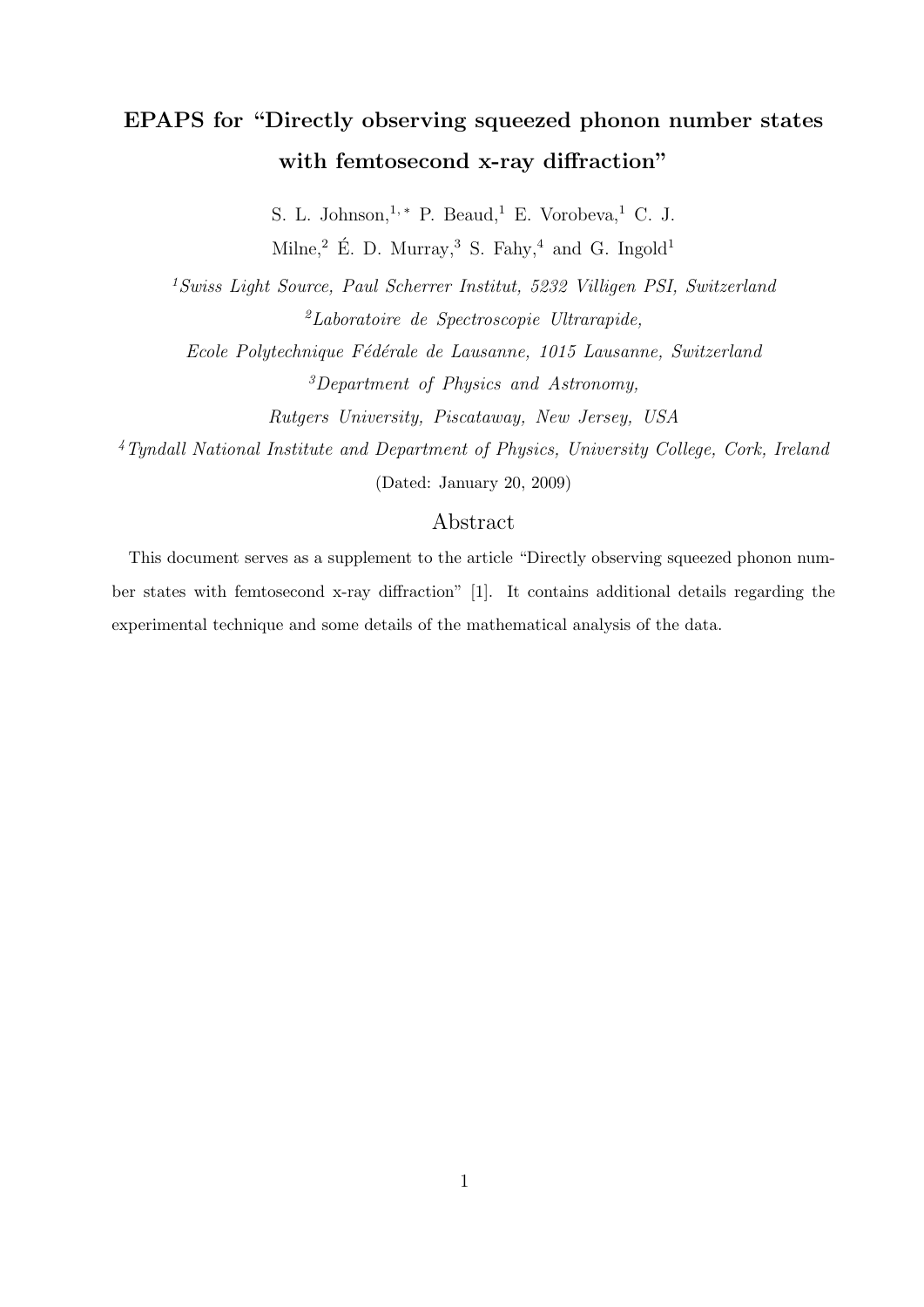#### EXPERIMENTAL DETAILS

The sample under investigation is a single crystal of bismuth, cut at an angle of  $54°$ from the  $(111)$  lattice planes toward the [211] direction. The sample was kept in a vacuum environment for all measurements, and a closed-loop He cryostat controlled the temperature for the 170 K measurement.

The data were collected in a pump-probe scheme, measuring alternately "pumped" and "unpumped" diffracted intensities to obtain the normalized diffraction change as a function of pump-probe delay time, and averaged over multiple scans. The optical pump pulses (115 fs, 800 nm, 1 kHz) hit the surface of the crystal at a grazing incidence of  $10°$  with  $\pi$ -polarization. The absorbed fluence was  $1.37 \pm 0.14 \,\mathrm{mJ/cm^2}$ .

The femtosecond probe x-rays were produced using the electron beam slicing facility at the Swiss Light Source to generate  $140 \pm 30$  fs duration x-ray pulses at a repetition rate of 2 kHz, synchronized to the optical pump pulses. Two grazing incidence mirrors focused the beam onto the sample, producing a beam size of  $7 \mu m$  vertically and  $250 \mu m$  horizontally at the position of the crystal, but with a grazing incidence angle of  $0.55°$  with  $\sigma$ -polarization. As described in an earlier work [2], this small incidence angle sets the effective probe depth of the x-rays to 50 nm due to photoabsorption. Diffraction from a single multilayer mirror (Mo/B<sub>4</sub>C, 25 Å period,  $\gamma = 0.5$ ) placed just before the sample set the energy of the x-rays to 7.15 keV with a bandwidth of 1.3%.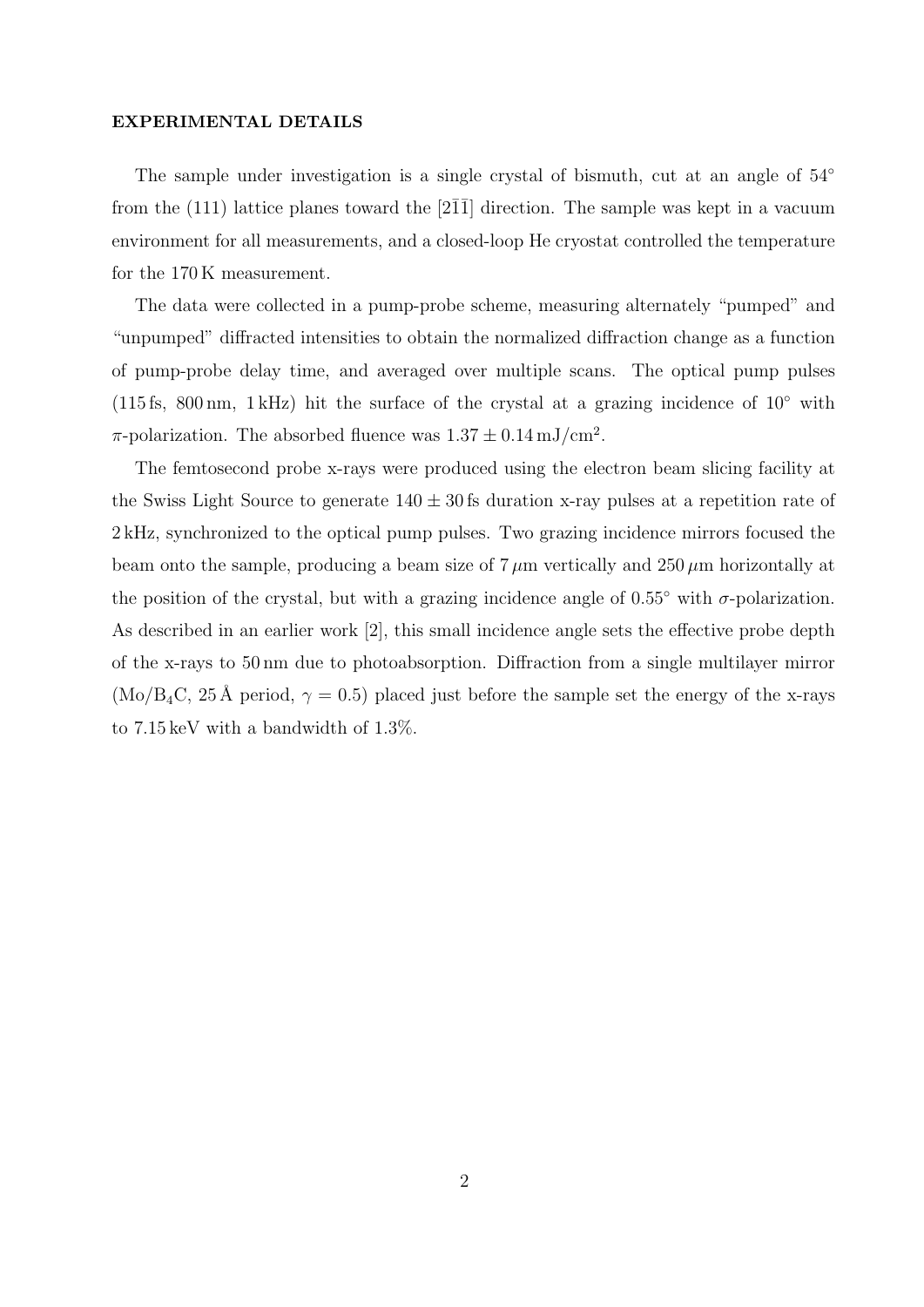### RECURSION RELATIONS

To solve

$$
\langle (\mathbf{\hat{u}}_j \cdot \mathbf{G})^2 \rangle = \sum_{\mathbf{k}, s'} C_{\mathbf{k}s'} \left| \sum_s \frac{\epsilon_{\mathbf{k}s}^j(t) \cdot \mathbf{G}}{\sqrt{\omega_{\mathbf{k}s}(t)}} \left[ U_{\mathbf{k}ss'}(t) + V_{\mathbf{k}ss'}(t)^* \right] \right|^2 \tag{1}
$$

for arbitrary time-dependent phonon eigenvectors  $\epsilon_{\mathbf{k}}^{j}$  $\mathbf{k}_s(t)$  and frequencies  $\omega_{\mathbf{k}s}$ , we employ a recursion relation solution method modeled after the work of Kiss et al. [3] Under this scheme, we consider the time-dependence of the frequencies and eigenvectors as a series of closely spaced step-functions:

$$
\omega_{\mathbf{k}s}(t) = \begin{cases}\n\omega_{\mathbf{k}s}^{(0)} & t_0 < t < t_1 \\
\omega_{\mathbf{k}s}^{(1)} & t_1 < t < t_2 \\
\omega_{\mathbf{k}s}^{(2)} & t_2 < t < t_3 \\
\vdots \\
\omega_{\mathbf{k}s}^{(n)} & t_n < t < t_{n+1} \\
\vdots \\
\omega_{\mathbf{k}s}^{(n)} & t_n < t < t_1 \\
\epsilon_{\mathbf{k}s}^{j(1)} & t_1 < t < t_2 \\
\epsilon_{\mathbf{k}s}^{j(2)} & t_2 < t < t_3 \\
\vdots \\
\epsilon_{\mathbf{k}s}^{j(2)} & t_2 < t < t_3 \\
\vdots \\
\epsilon_{\mathbf{k}s}^{j(n)} & t_n < t < t_{n+1} \\
\vdots \\
\epsilon_{\mathbf{k}s}^{j(n)} & t_n < t < t_{n+1}\n\end{cases}
$$
\n(3)

We then solve for the quantities  $U_{\mathbf{k}ss'}(t)$  and  $V_{\mathbf{k}ss'}(t)$  in equation (4) in ref. [1] over each interval.

Between steps, the time evolution of the phonon annihilation and creation operators is that of a collection of simple harmonic oscillators with constant frequencies. Let  $\hat{a}_{\mathbf{k}s}^{(n)}$  $\hat{a}_{\mathbf{k}s}^{(n)}$  be  $\hat{a}_{\mathbf{k}s}$ at a time just after  $t_n$ . We may then write  $a_{\mathbf{k}s}(t) = \hat{a}_{\mathbf{k}s}^{(n)}$  $\int_{\mathbf{k}s}^{(n)} e^{-i\omega_{\mathbf{k}s}^{(n)}(t-t_n)}$  for  $t_n < t < t_{n+1}$ . Thus

$$
U_{\mathbf{k}ss'}(t) = U_{\mathbf{k}ss'}^{(n)} e^{-i\omega_{\mathbf{k}s}^{(n)}(t-t_n)}
$$
 for  $t_n < t < t_{n+1}$   
\n
$$
V_{\mathbf{k}ss'}(t) = V_{\mathbf{k}ss'}^{(n)} e^{-i\omega_{\mathbf{k}s}^{(n)}(t-t_n)}
$$
 for  $t_n < t < t_{n+1}$  (4)